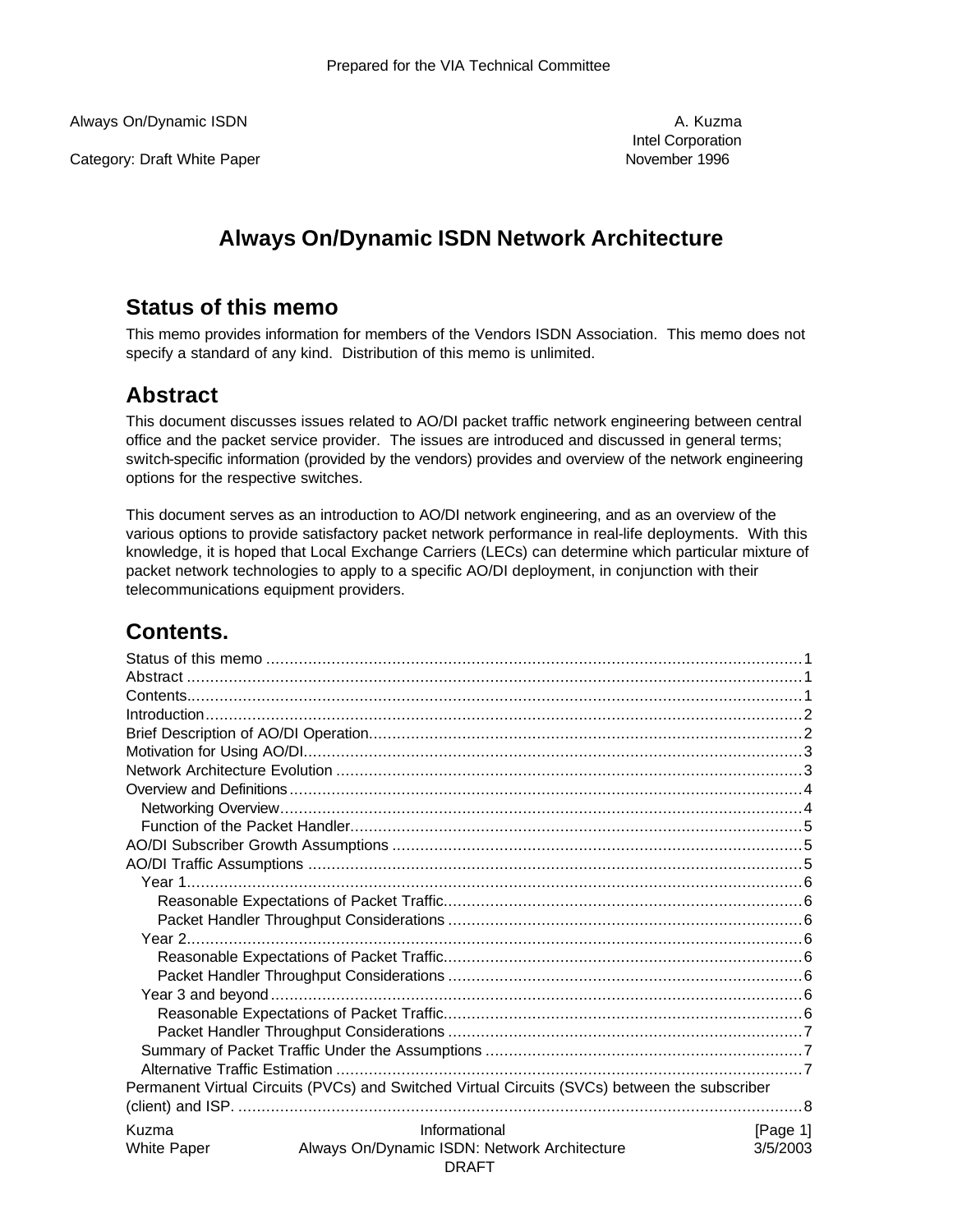# **Introduction**

Always On/Dynamic ISDN (AO/DI) is a networking service that provides an always-available connection to packet-based data services through the wide area connection. This service provides several advantages over current practices for dial-up access to packet services.

Please see the "Vendors ISDN Association Always On/Dynamic ISDN, Draft RFC 001," at http://www.via-isdn.org for additional information on AO/DI operation between the CPE and the central office switch.

This paper focuses on the operations and engineering required to transport the X.25 packets between the central office and the packet-based data service provider. I.e., packet concentration, packet trunking and networking, central office packet engineering, and central office packet support.

Specific issues we consider are

- the use of Permanent Virtual Circuits (PVCs) and Switched Virtual Circuits (SVCs),
- the packet throughput of a packet handler,
- reasonable expectations of packet traffic,
- scenarios that create constrained packet traffic, and
- desirable methods to control packet traffic under constrained conditions,

# **Brief Description of AO/DI Operation**

AO/DI assumes modern central office (CO) switches capable of supplying National ISDN-1 (NI-1) or European Telecommunications Standards Institute (ETSI) equivalent. The importance of this assumption is that these central office switches are already configured with packet handlers. The packet handlers are used for signaling between the CO and the CPE, and have the ability to handle X.25 traffic as well.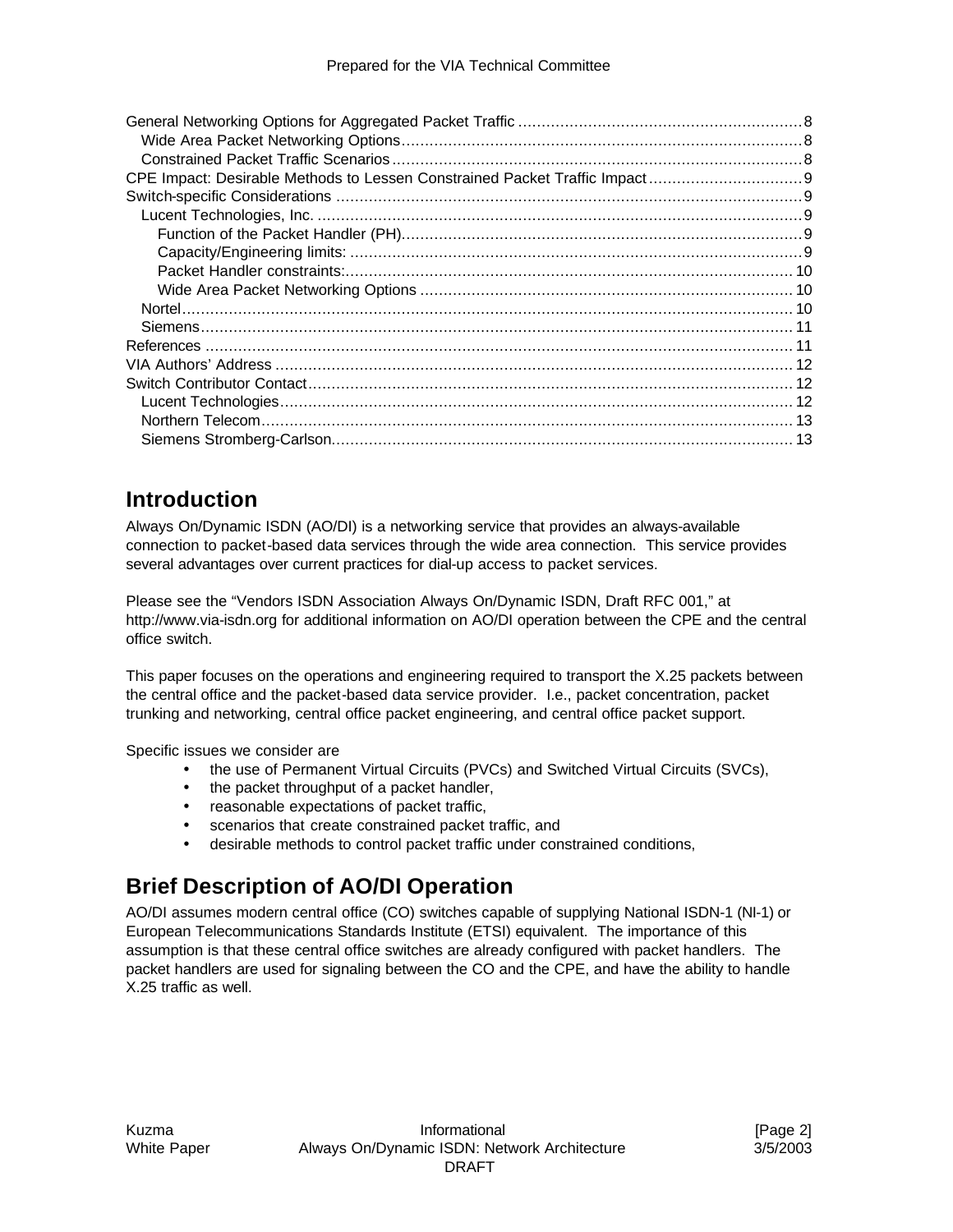The basic idea of AO/DI is that an ISDN D-Channel X.25 call is placed from the subscriber to the packet data service provider<sup>1</sup>. The multilink protocol and TCP/IP protocols are encapsulated within the X.25 logical circuit carried by the D-Channel. The Bearer Channels are invoked as additional bandwidth is needed. The Bearer Channels use the multilink protocol without the Q.921 and X.25 encapsulation used on the D-Channel.

Using the X.25 over the D-Channel, while admittedly not the most efficient protocol stack, allows AO/DI to take advantage of the existing packet handlers at the central offices. The link associated to the D-Channel X.25 packet connection is used as the primary link of the BACP-based multilink protocol; we use the term "primary link" to refer to the link over which the control packets are sent.

Because the D-Channel is an always-available connectionless packet-oriented link between the CPE and the central office, it is possible to offer an always-available service based on it. Further, because the D-Channel X.25 packets are handled at the central office by the X.25 packet handler, it is possible to route these packets without first crossing the time-division circuit-switched fabric of the switch, which reduces the impact to the telephony network. The impact on the telephony network has become a growing concern as Internet access has become increasingly popular<sup>2</sup>.

# **Motivation for Using AO/DI**

The most common method used today is to connect to a packet service provider using an analog dialup modem. ISDN dial-up is growing in popularity, especially among those who want to access Internet services. As far as the telephony network is concerned, the effect is the same: circuitswitched resources are used to carry traffic between the user and the service provider. With ISDN, it's been relatively straightforward to aggregate both bearer channels for greater throughput; with Microsoft's "ISDN Accelerator Pack 1.1", it is now relatively simple to aggregate multiple modems, or a modem with an ISDN call.

It is well known that typical packet traffic is very bursty  $-$  a fact that shared media, such as Ethernet Local Area Networks, use to provide sufficient bandwidth to many users by statistically multiplexing the available bandwidth among the users in a subnet; Internet traffic follows this pattern. In contrast, the circuit-switched connection provides a maximum bandwidth at all times; hence, the connection has idle time.

By providing a packet network access as a starting point, and adding short-lived circuit-switched connections for throughput, AO/DI can help alleviate the problem of switched-circuit congestion through central offices and trunk lines.

# **Network Architecture Evolution**

It should be understood that the network architecture proposed herein is a step along an evolutionary path towards providing wide-area networks which are better suited to providing ubiquitous packet network access, in addition to the ubiquitous circuit-switched voice calls that the networks support today. As such, AO/DI represents a hybrid network that has both packet and circuit-switch characteristics, and, as much as possible, uses the existing strengths of each in a collaborative manner.

 $1$  The provider can be a public network service and/or a private network service. In either case IP is used to define the transport layer upon which applications are built. It is expected that business support of telecommuters represents an important use of both private networks (corporate-owned) and public networks (for access to the private networks).

 $2$  The "The War of the Wires," The Economist, May 11, 1996, pp. 59-60.

<sup>(</sup>http://www.economist.com/issue/11-05-96/wb1.html)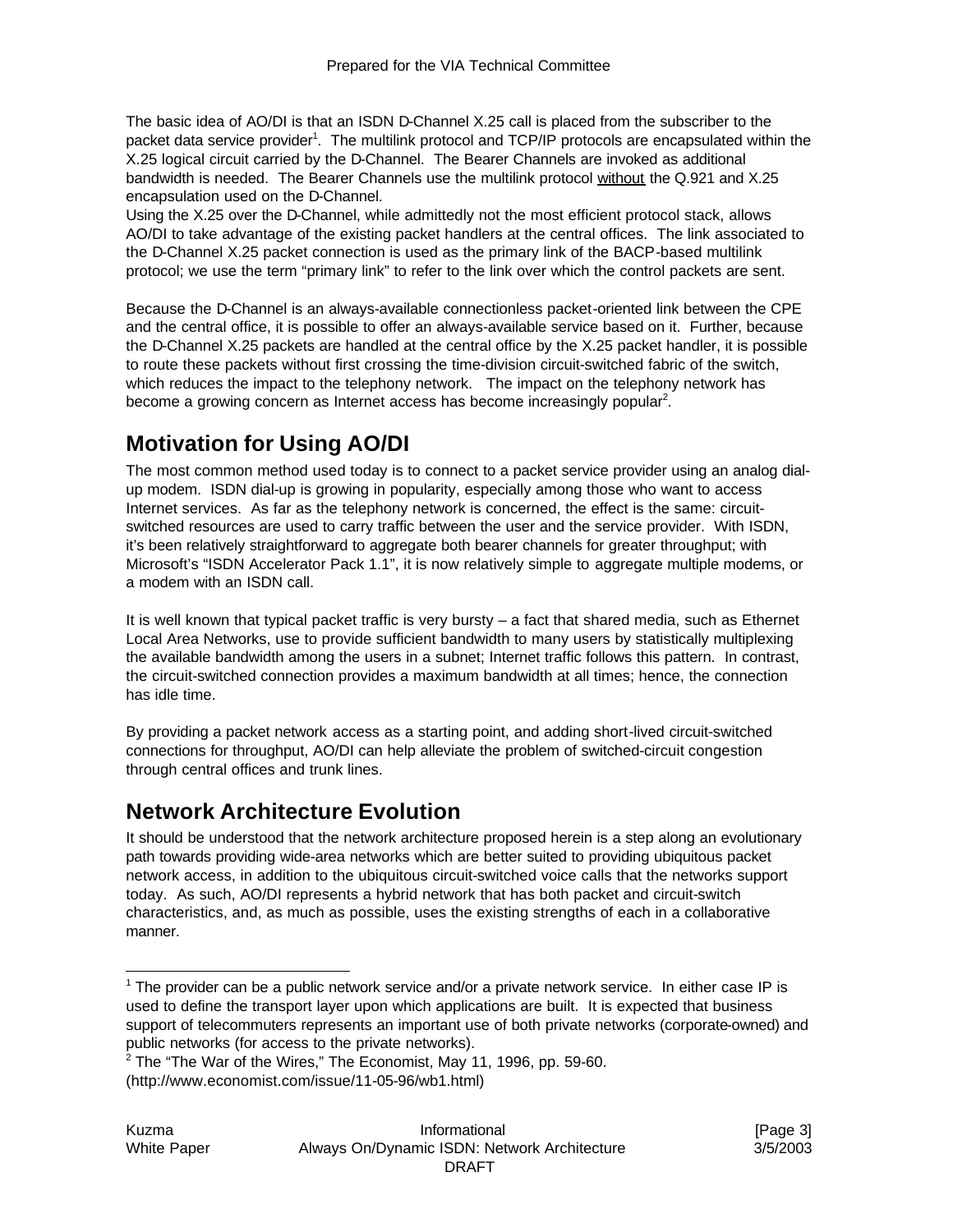AO/DI uses ISDN because ISDN contains the necessary technology and network architecture components:

- a packet capability,
- a relatively high-speed circuit-switched voice and data.
- standardized and interoperable on a global scale, and
- becoming readily available.

Further, given ISDN's maturity and availability, ISDN is a natural network platform to understand the business and technological impacts of a mass-market packet network.

# **Overview and Definitions**

#### *Networking Overview*

The figure below provides an overview of the end-to-end network. For this paper, we focus on the X.25 packet networking considerations. I.e., the flow of packets from the packet handlers, through packet aggregation, through the packet connection to the ISP. We assume that the ISP already has networking that provides access to the Internet or equivalent packet network.



*Please see the vendors' contributions for a better explanation of how packets are handled in their respective switch architectures.*

Strictly speaking, the service can be to any packet network, but this paper focuses primarily on two business applications: the public Internet, and private Intranets. Both are based on the use TCP/IP

| Kuzma       | [Page 4]                                     |          |  |
|-------------|----------------------------------------------|----------|--|
| White Paper | Always On/Dynamic ISDN: Network Architecture | 3/5/2003 |  |
|             | DRAFT                                        |          |  |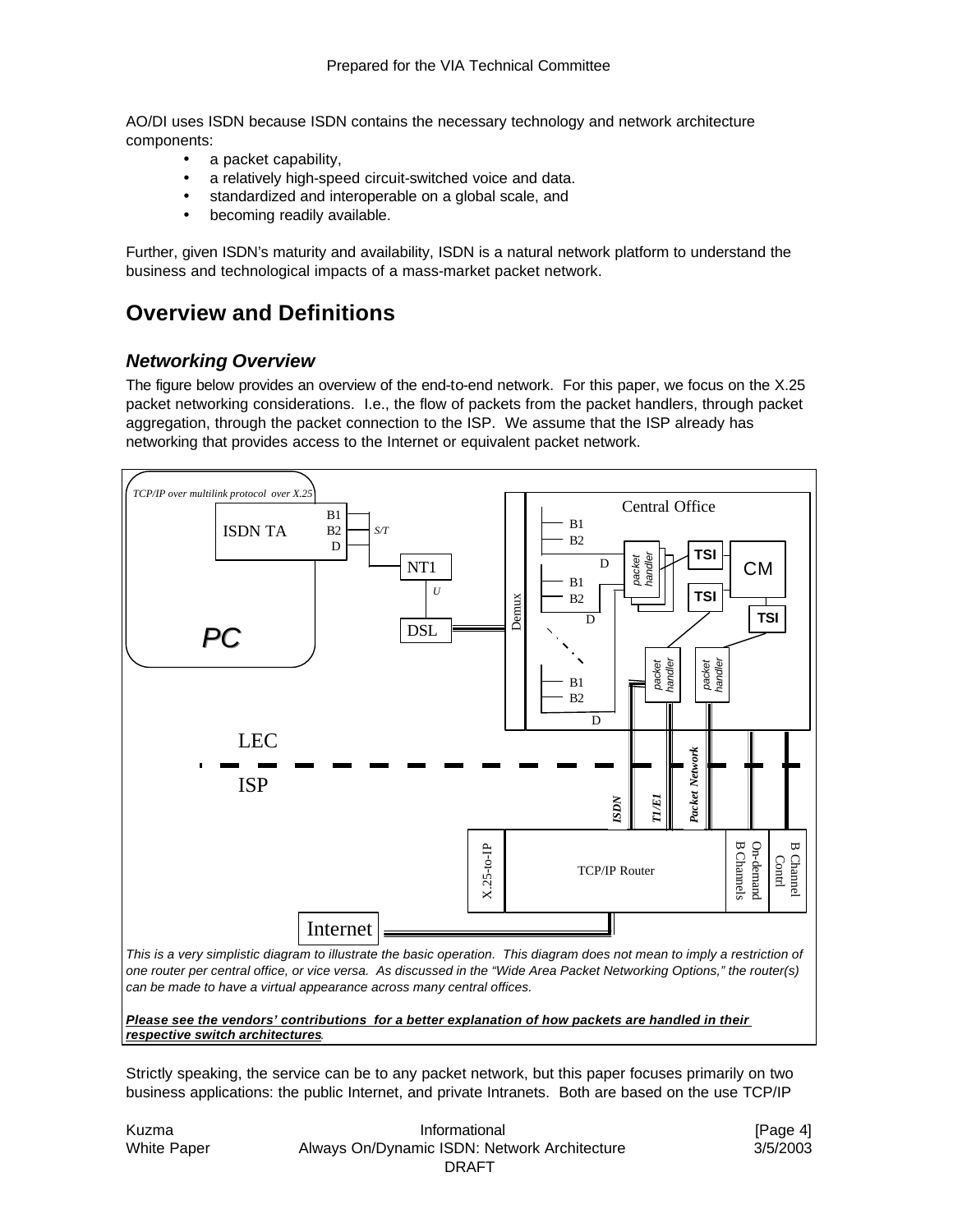protocols and provide TCP/IP services such as name resolution. Our reason for focusing on these two segments is:

- 1. these are the most popular packet networks, especially email and Web services,
- 2. Internet/Intranet requirements represents a stress-test of the solutions developed.

#### *Function of the Packet Handler*

X.25 packets arrive at the Packet Handler over the D-Channel. The function of the Packet Handler is to route the non-switch control packets to their correct destination. The Packet Handler behaves as a packet forwarding agent for X.25 packets -- the equivalent of a bridge in a LAN. (Note: Not all Packet Handlers function this way. Please see "Switch-specific Considerations" for details.)

Before packets can be forwarded, a packet connection must be initialized so that the packets can have someplace to be sent. The packets will typically be aggregated for networking efficiency. At the time of initialization, the packets are "bound" to a specific aggregation channel for the duration of the connection; in the case of the Permanent Virtual Circuit, this would be forever (or a close approximation thereof), whereas for a Switched Virtual Circuit the binding would last as long as the virtual circuit is considered connected and available to carry traffic.

# **AO/DI Subscriber Growth Assumptions**

We need to have some reasonable estimates of AO/DI subscriber population in order to estimate the network impact. The impact is measured in two variables:

- 1. number of AO/DI subscribers per Packet Handler, and
- 2. number of affected Packet Handlers.

These are two important factors which can be controlled by the LEC to lessen the chances for resource-constrained packet networking.

In Year 1:

the number of users per Packet Handler is 10.

the percentage of packet handlers with AO/DI traffic is 10%.

In Year 2:

the number of users per Packet Handler is 50.

the percentage of packet handlers with AO/DI traffic is 25%.

In Year 3:

the number of users per Packet Handler is 100.

the percentage of packet handlers with AO/DI traffic is 50%.

In Year 4:

the number of users per Packet Handler is 100.

the percentage of packet handlers with AO/DI traffic is 75%.

# **AO/DI Traffic Assumptions**

Let me first be completely honest by admitting that these are only guesses based on some personal experience. I need to get some corroboration from ISPs about the size of the data files.

- 1. Packet Handler traffic is symmetric. Whereas my discussion covers sending of email, it also implies reception of email. Further, the Packet Handler resources are independent for transmit and receive. This means twice as many packets are processed through the Packet Handler, divided equally between transmit and receive.
- 2. Packet Handlers are configured handle up to 128 ISDN users.
- 3. The LEC has some control, through provisioning, so that AO/DI subscribers can initially be "sparse"; i.e., only a few AO/DI subscribers per Packet Handler.

Kuzma **Informational** Informational **Informational Informational IPage 5** White Paper **Always On/Dynamic ISDN: Network Architecture** 3/5/2003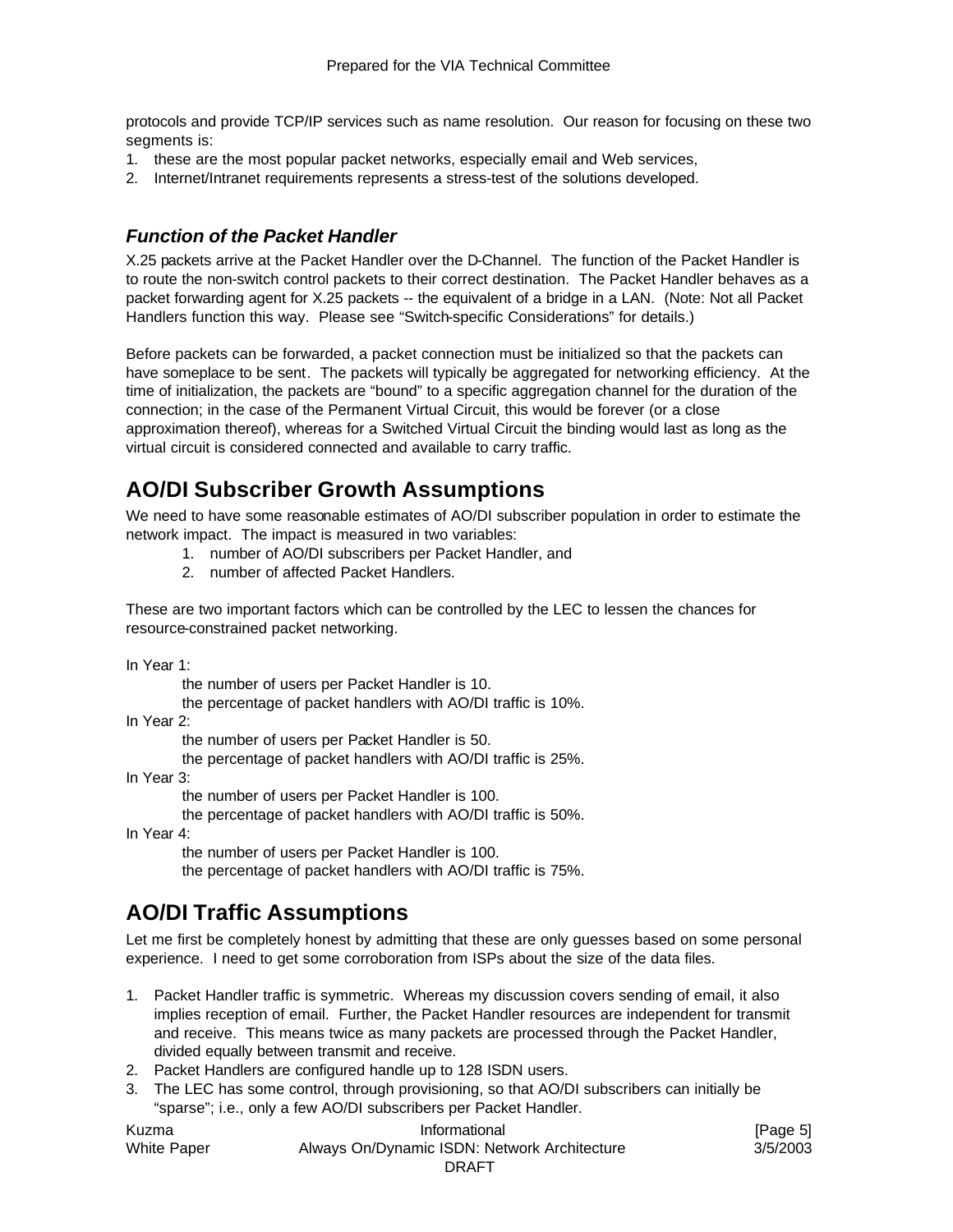- 4. IP packet size is 1024 bytes, equivalent to eight X.25 packets.
- 5. After switch-CPE signaling traffic, 14 kbps is available for X.25 traffic, on average. In some offerings, the D-Channel X.25 traffic is limited to 9600 bps.
- 6. The HDLC bit-stuffing accounts for 5% of available throughput. (13342 bps for X.25 traffic)
- 7. X.25 overhead accounts for 5% of throughput. (12674 bps for IP traffic, or 1584 bytes/second aggregate IP traffic, not inclusive of TCP overhead.)
- 8. TCP overhead accounts for 5% of IP throughput. (Approximately 1500 bytes/sec for TCP traffic.)
- 9. Bearer channels are added if the traffic will take more that 5 seconds to transmit through the D-Channel X.25, or if the pending data is larger than 7500 bytes.
- 10. In Year 1, very few (less than 5%) of the subscribers will generate significant email with attachments (data files or multimedia) that will exceed 7500 bytes (per email note) in day-to-day use. (There may be transients as people start up their service, but these will settle quickly as people access their email much more frequently.)
- 11. By Year 2, 50% of the subscribers will be creating email larger than 7500 bytes (per email note), and sending it to more than one recipient.

## *Year 1*

### Reasonable Expectations of Packet Traffic

Email size will be approximately 700 bytes per note, and users will typically retrieve two notes at the same time. This means about 1500 bytes will be sent over X.25, equivalent to twelve X.25 packets. These twelve packets will be sent in 1 second.

### Packet Handler Throughput Considerations

Were all users to request this service simultaneously, the Packet Handler would need to service 120 packets/second. This is highly unlikely. Even if all the users decided to access the two email notes within 15 minutes of each other, there is be an available time of 900 seconds, of which 10 is needed for transfer.

Under this scenario, estimate the packet load as 1 user, maximum.

### *Year 2*

### Reasonable Expectations of Packet Traffic

Assume we stop sending data over the X.25 connection when the Bearer channel is established and negotiated with the ISP. When the amount of data is larger than 7500 bytes, we invoke a B-channel; further, this B-channel establishment, negotiation, and use for data takes 3 seconds, meaning the D-Channel X.25 is active for only 3 seconds, or approximately 4500 bytes, before data is no longer sent across it. The number of X.25 packets is approximately 36.

### Packet Handler Throughput Considerations

Again, using the 15 minute activi ty window, but now with 50 users, we have 1800 packets in 900 seconds. There is high probability that the Packet Handler will need to handle more than two subscribers. Under this scenario, estimate the packet load as 3 simultaneous users, maximum.

### *Year 3 and beyond*

### Reasonable Expectations of Packet Traffic

The X.25 traffic generated per user does not change from the estimates for Year 2. The number of users per Packet Handler doubles, however.

| Kuzma       | Informational                                | [Page 6] |
|-------------|----------------------------------------------|----------|
| White Paper | Always On/Dynamic ISDN: Network Architecture | 3/5/2003 |
|             | DRAFT                                        |          |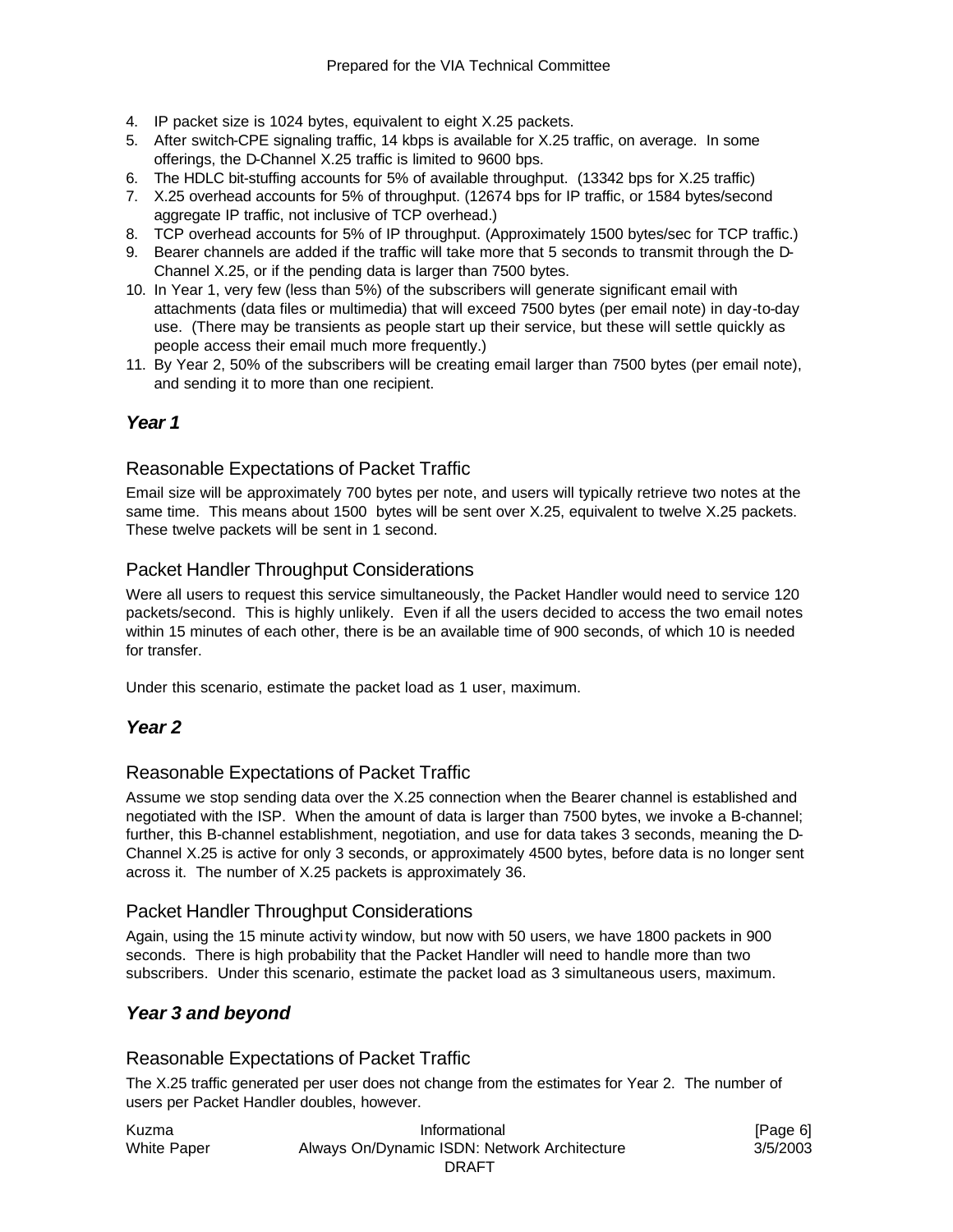### Packet Handler Throughput Considerations

Again, using the 15 minute activity window, but now with 100 users, we have 3600 packets in 900 seconds. There is high probability that the Packet Handler will need to handle more than four subscriber. Under this scenario, estimate the packet load as 5 simultaneous users, maximum

This is likely to be a high-end estimate as the 15 minute window is artificially small over this many people. If we linearly distributed the traffic over a 60 minute period, the total number of packets is still 3600, but the average load would be much reduced.

### *Summary of Packet Traffic Under the Assumptions*

The packet traffic estimates are tabulated below for each year according to the assumptions. At this time, please take this table with a large grain of salt – I'm not a statistician, so my calculations are rather simplistic.

|                   | per PH<br>subscribers<br>maximum # of | 폾<br>per<br>subscribers<br>active<br>৳<br># | packets/second/user<br>৳<br># | (seconds)<br>packets<br>get<br>Elapsed time to | per<br>window<br>Packet exchange duration<br>hour (seconds) | packets/second<br>Total $#$ of | Estimated maximum # of simultaneous<br>second<br>per<br>준<br>per<br>users | simultaneous<br>second<br>average # of<br>per<br>users per PH<br>Estimated | packets/second<br>Estimated maximum #<br>준<br>ಹ | $\vec{a}$<br>packets/second<br>곱<br>average #<br>Estimated | 준<br>#<br>ಸ<br>Estimated maximum<br>packets/second/user | 곱<br>Estimated average #<br>ಹ<br>packets/second/user |
|-------------------|---------------------------------------|---------------------------------------------|-------------------------------|------------------------------------------------|-------------------------------------------------------------|--------------------------------|---------------------------------------------------------------------------|----------------------------------------------------------------------------|-------------------------------------------------|------------------------------------------------------------|---------------------------------------------------------|------------------------------------------------------|
| Year<br>1         | 128                                   | 10                                          | 12                            | 1                                              | 900                                                         | 120                            | 1                                                                         | 0.011                                                                      | 12.0                                            | 0.133                                                      | 1.200                                                   | 0.013                                                |
| Year <sub>2</sub> | 128                                   | 50                                          | 36                            | 3                                              | 900                                                         | 1800                           | 3                                                                         | 0.056                                                                      | 36.0                                            | 0.667                                                      | 0.720                                                   | 0.013                                                |
| Year <sub>3</sub> | 128                                   | 100                                         | 36                            | 3                                              | 900                                                         | 3600                           | 5                                                                         | 0.111                                                                      | 60.0                                            | 1.333                                                      | 0.600                                                   | 0.013                                                |
| Year 4            | 128                                   | 100                                         | 36                            | 3                                              | 3600                                                        | 3600                           | 1.25                                                                      | 0.028                                                                      | 15.0                                            | 0.333                                                      | 0.150                                                   | 0.003                                                |

## *Alternative Traffic Estimation*

The primary application, at least initially, driving D-channel traffic is E-mail. A "typical" user might send and receive 20 messages per day. In addition, many E-mail clients poll for E-mail and, depending on the polling interval, will generate additional traffic for that process even when there are no messages to move. It's likely that other applications would also use the link, such as stock-quote or news headline services (such as a lower-bandwidth version of Pointcast). One could imagine that a user might move 100K bytes per day in one direction, most of it during the 10 hours between 8 AM and 6 PM, for an average of 10K bytes/hour.

The packet handler is indifferent to who generates the packets (that is, it shouldn't matter whether the packets are generated by one or many users from a capacity standpoint), and flow of packets will be throttled by the network if bursts arrive simultaneously, so the traffic will be naturally smoothed. If there are 128 users on a given PH, the total average traffic through that PH will be 1.28Mbytes/hour, or 10K packets per hour. If the PH is linked to the X.25 cloud via a 56Kb circuit, there's a capacity of roughly double that, and presumably additional links or higher-bandwidth circuits could be added if traffic needs dictate. (Other experts would have to confirm that a typical PH can operate comfortably at these levels.)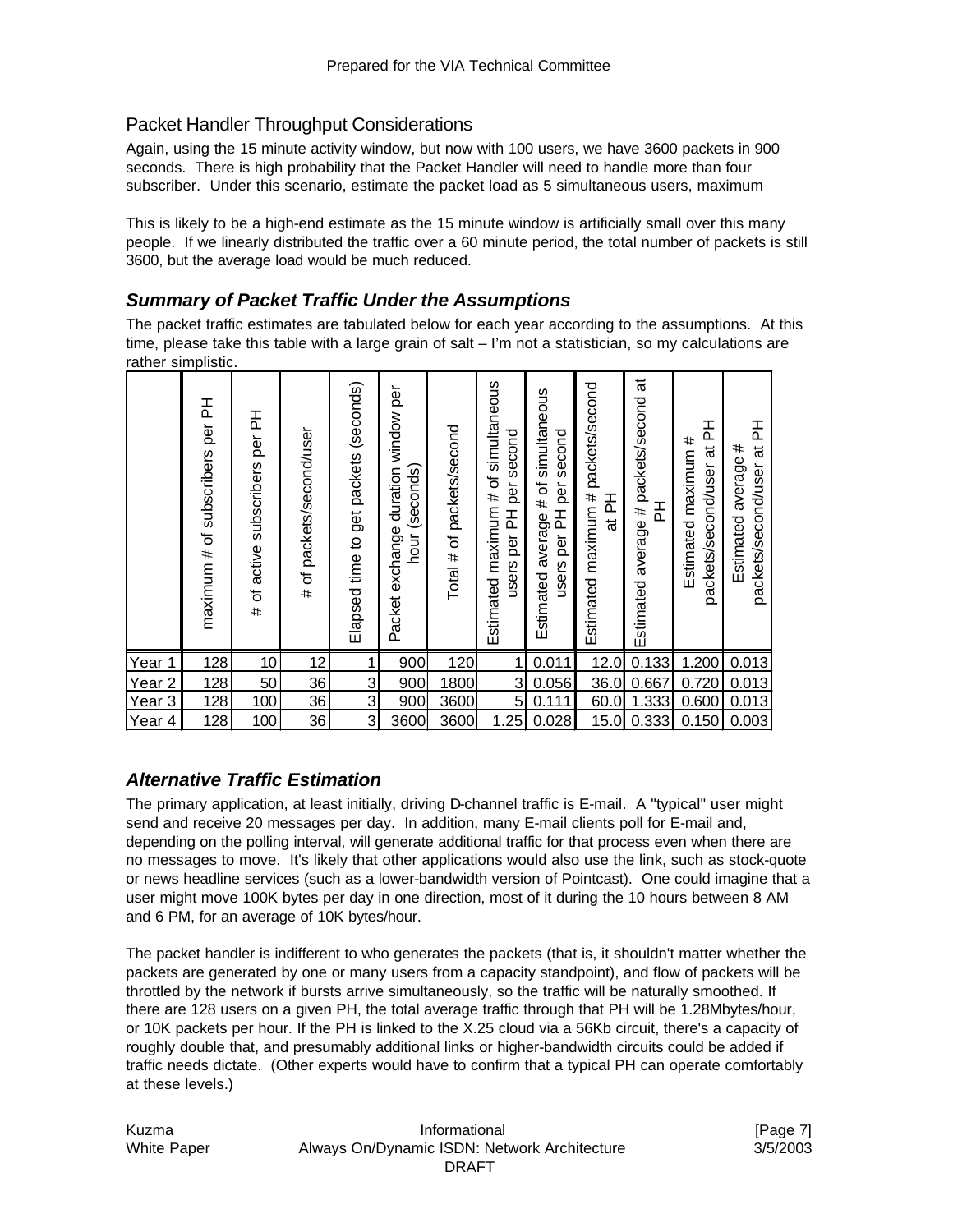# **Permanent Virtual Circuits (PVCs) and Switched Virtual Circuits (SVCs) between the subscriber (client) and ISP.**

As mentioned earlier, the binding of a subscriber's X.25 packet traffic to a specific aggregation channel depends on the type of connection made. For the PVC this binding is permanent, whereas for the SVC the binding lasts as long as the circuit as active.

Considerations are:

- Not all the world's Packet Handler implementations can be guaranteed to support PVCs. (We need to survey the major switch vendors to determine their Packet Handler capabilities.)
- Some service providers that own the ISDN infrastructure may not be an ISP in their own right and may be providing ISPs with a standard X.31/X.75 delivery of D-Channel traffic. If this is the case, there is a need to use (and change) X.121 addresses in order for a user (of the CPE) to be able to change ISPs easily.
- One European service provider will be delivering an ETSI packet handler protocol link to the ISP (or value add service supplier). This will allow the ISP to terminate any protocol within the LAPD.
- An SVC can be treated as a "permanent" connection. Once the call is established it does not need to be cleared and can remain in the data state in a similar manner to a PVC.
- The success of X.25 networks was due in part to the use of SVCs and the ease of provisioning. Frame Relay, although successful, is extremely complex to provision because of it's PVC implementation and the same would apply to a managed service provider solution.

# **General Networking Options for Aggregated Packet Traffic**

Every major switch offers several options for the aggregation. Examples are X.25 aggregated into B-Channel or a Frame Relay circuit. In the vendor-specific sections, the various methods for aggregation are discussed further.

### *Wide Area Packet Networking Options*

It may be desirable for the ISP to have a presence at multiple switches to serve a larger number of customers. Using the packet networks, it may be possible to create a virtual presence for the ISP. This is done by aggregating the X.25 traffic onto a larger packet network (larger in both bandwidth and geography). This Wide Area Packet Network is connected to the switch from which the ISP has a physical presence.

A wide variety of telecommunications equipment is available for the many packet networks currently offered. WAN packet network options include X.75 and X.75'. Depending on the needs of the ISP and relative costs, the appropriate network can be engineered.

The choice of packet networking equipment is best made in conjunction with the facilities engineers and the switch vendor(s) and other telecommunications equipment suppliers.

## *Constrained Packet Traffic Scenarios*

If there are too many subscribers, and/or subscribers with heavy packet traffic, it is possible for:

- 1. the Packet Handler to become swamped, and/or
- 2. the packet aggregation channel to have more demand than capability.

Hence we can find the network in a constrained packet network condition. In order to prevent this several options are available:

- 1. add more packet handling capability, and
- 2. improve the overall capability of the packet aggregation networks.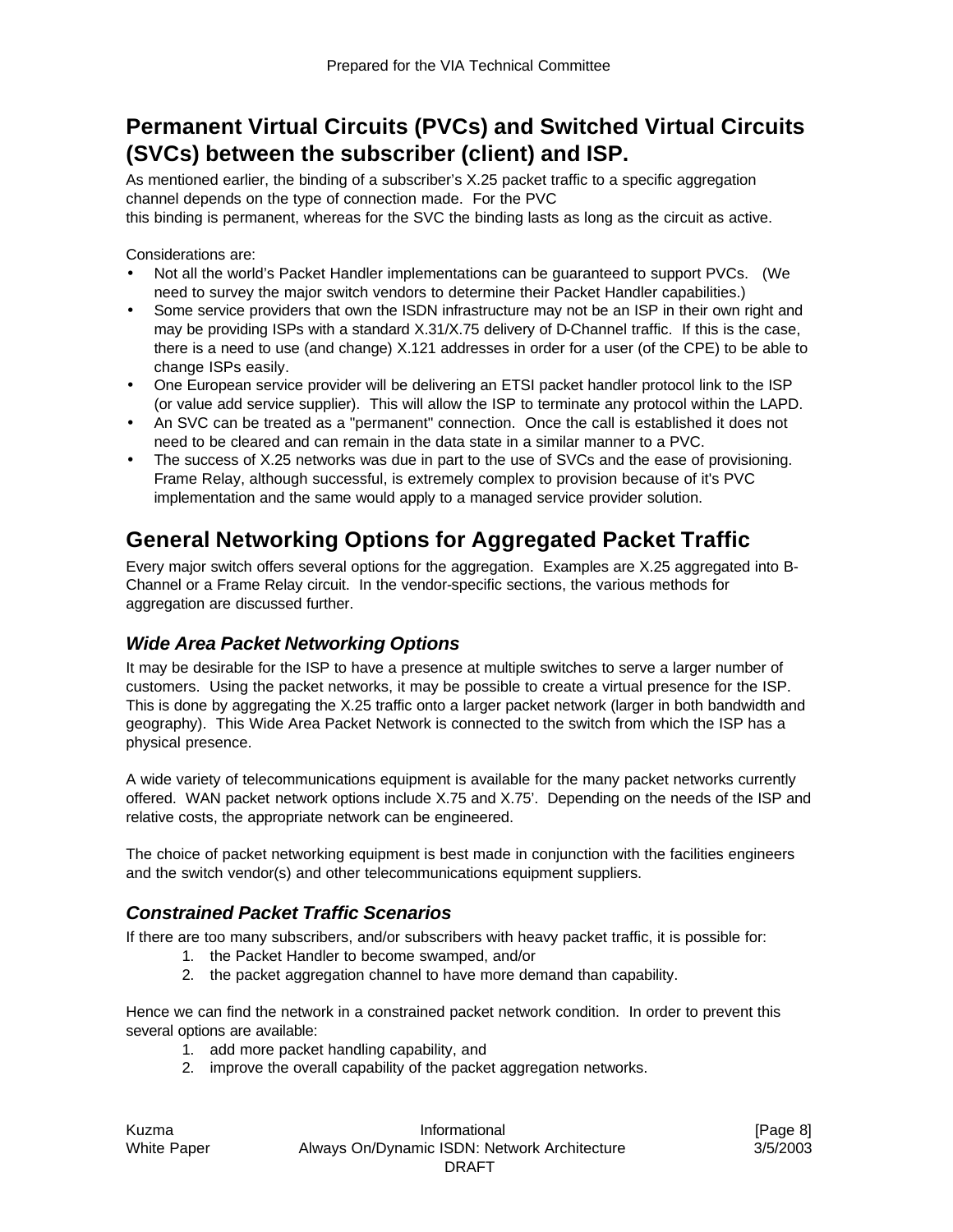While these are ideal solutions, in the short term they are contrary to the philosophy of an evolutionary approach to improving the network's packet capabilities. In the short term several options are available:

- 1. let the packets drop. This is the brute force method of flow control. Unfortunately, it places extra burden on the ISP equipment, provides poor service to the customer, and favors a bandwidth-grabbing behavior (the first few packet users could grab an unfair share of the bandwidth). In practice, given the bursty nature of Internet/Intranet use, this may well be a workable solution for a year.
- 2. put a flow control at the client (subscriber) side that prevents anyone user from monopolizing the X.25 packet network resource. This could be done by putting in a flow control that throttled the total X.25 throughput with a random sequence. This would allow others access to the packet network.
- 3. While strictly outside the scope of VIA, proper tariffs will help. By establishing a generous, but not infinite limits to the amount of packet traffic, along with low cost Bearer channel rates, users and ISPs will be encouraged to behave in economically rational ways and hence balance their use of the packet network and the circuit-switched network resources.

# **CPE Impact: Desirable Methods to Lessen Constrained Packet Traffic Impact**

We have identified the following behaviors which the CPE (client) can help lessen the probability of packet congestion.

1. Put in a medium-term limiter to allow others access to D-Channel resources provided by the network.

# **Switch-specific Considerations**

The following information has been provided by the switch vendors. VIA is grateful to have their contributions and thanks them in advance for their input and cooperation with this effort.

## *Lucent Technologies, Inc.*

The following information was submitted by Ted Kraft of Lucent Technologies. It has been edited to fit within this white paper, but not substantively changed.

### Function of the Packet Handler (PH)

The 5ESS PH does indeed terminate X.25 layers 2 and 3. All D-channel messages go to the PH. The PH examines the layer 2 SAPI and decides if the message is call control or X.25. If the message is X.25, it terminates layer 3. (Call control is sent to the Switch Module Processor.)

As regards relationship between the TSI and the PH shown in the "Networking Overview" diagram, the actual operation needs to be clarified. The TSI provides the path for packets that need to go from Switch Module to Switch Module through the Communications Module (CM), but there is not any real switching; the TSI simply gets packets on the inter-module time slots.

### Capacity/Engineering limits:

The 5ESS switch comprises numerous Switching Modules (SMs). In principle, a switch can accomodate 192 SMs, but few metro switches are that large. More than 3000 BRIs can be terminated on an SM depending on engineering considerations.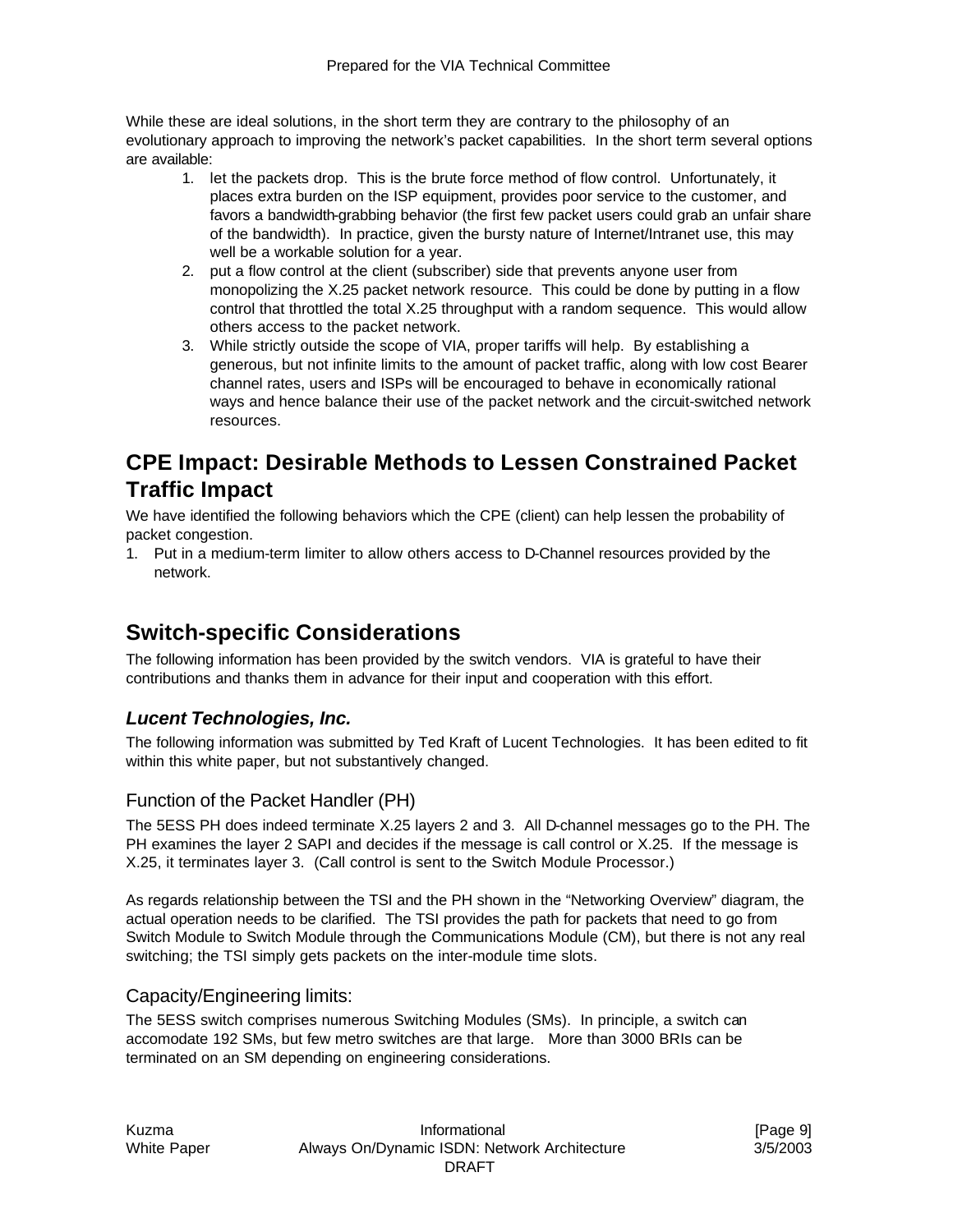Each SM contains up to 80 Protocol Handlers, which as noted above, terminate Q.921 and X.25. Of these 80 PHs, 75 active (5 are stand-by, one on each of five shelves).

#### Packet Handler constraints:

| Max no. of logical channels per B-channel | 127 (permanent or switched)     |
|-------------------------------------------|---------------------------------|
| Max no. of logical channels per D-channel | 15 (permanent or switched)      |
| Max no. of ports per PH                   | 32                              |
| each packet B-channels uses 1 port        | $(so max B/PH = 32)$            |
| each packet D-channels use 1/4 port       | (so max $D/PH = 128$ )          |
| Max no. of logical channels per PH        | 255 (summed over all pkt chans) |

The PH has a software resource called Logical Channel Control Blocks. Each switched or permanent virtual circuit uses one LCCB. There are 255 LCCBs available on a PH.

The maximum throughput on a X.25 PH is about 200 packets per second summed over all ports, and is relatively insensitive to the packet size. The maximum thoughput is not an absolute number, but above about 200 pps, the delay per packet begins to increase more rapidly. PHs handling trunk connections are significantly faster, and should not constitute a bottleneck for this proposal.

### Wide Area Packet Networking Options

If the packet call must be carried out of the switch to another X.25 network, an X.75 or X.75' trunk is needed. One trunk equals one 64 kbps time slot on a T1, and:

| of X.75 and X.75' trunks per PH<br>Max no. | and X.75 $^{\circ}$<br>75.<br>combined<br>. |
|--------------------------------------------|---------------------------------------------|
|                                            |                                             |

### *Nortel*

Nortel's DMS-100 and Packet Handler are both designed to quickly and efficiently handle packet email assumptions presented in an earlier section of your document.

The DMS-100 supports both PVC and SVC; however, it would appear that SVC would be the most appropriate implementation scenario for AO/DI.

Our high-level view does not indicate any DMS architectural limitations for deployment of AO/DI. We are currently conducting more in-depth modeling to determine if there are design implications for the future. We anticipate the results of our modeling could yield recommendations for the most effective deployment scenarios based on the assumptions outlined in the Year-1 through Year-3 examples.

Figure 1 shows the high-level design of the DMS 100 architecture including the DMS packet handler known as the LPP. This diagram indicates a data network access example for AO/DI.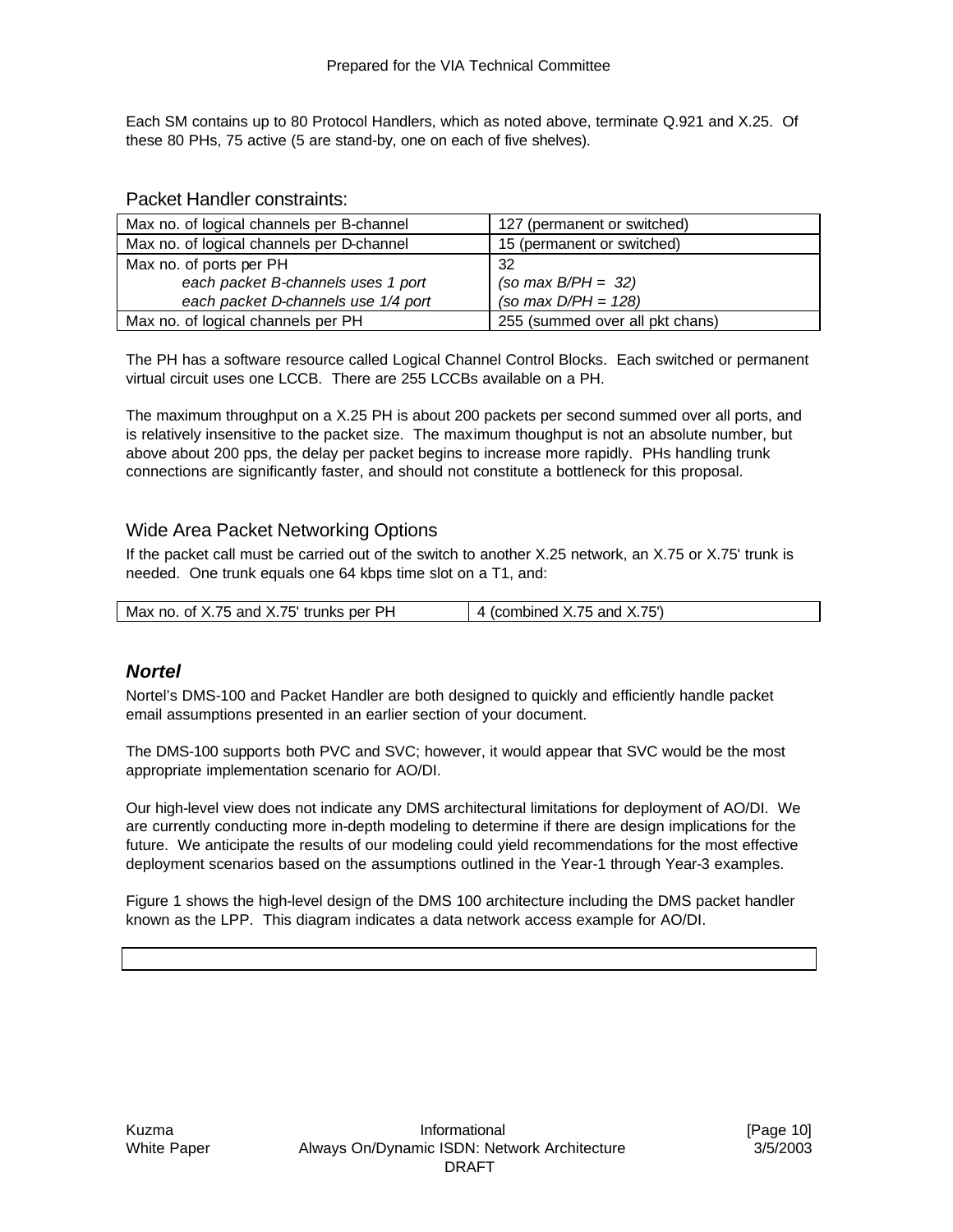

The following acronyms should help you identify components of the diagram.

| <b>EDCH</b>     | Enhanced D-Channel Handler            |
|-----------------|---------------------------------------|
| <b>ISDN DTC</b> | <b>ISDN Digital Trunk Controller</b>  |
| <b>ISDN LCM</b> | <b>ISDN Line Concentrating Module</b> |
| <b>ISDN LGC</b> | ISDN Line Group Controller            |
| <b>ISDN LTC</b> | <b>ISDN Line Trunk Controller</b>     |
| LPP             | <b>Link Peripheral Processor</b>      |
| PН              | Packet Handler                        |

## *Siemens*

# **References**

[1] K. Sklower, B. Lloyd, G. McGregor, D. Carr, "The PPP Multilink Protocol (MP)".

[2] Simpson, W., Editor, "The Point-to-Point Protocol (PPP)", STD 51, RFC 1661, Daydreamer, July 1994.

[3] K. Smith, "Ascend's Multilink Plus (MP+)," RFC 1934, April 1996.

[4] C. Richards, K. Smith, "The PPP Bandwidth Allocation Protocol (BAP), The PPP Bandwidth Allocation Control Protocol (BACP)", July, 1996,

| Kuzma       | Informational                                | [Page 11] |
|-------------|----------------------------------------------|-----------|
| White Paper | Always On/Dynamic ISDN: Network Architecture | 3/5/2003  |
|             | DRAFT                                        |           |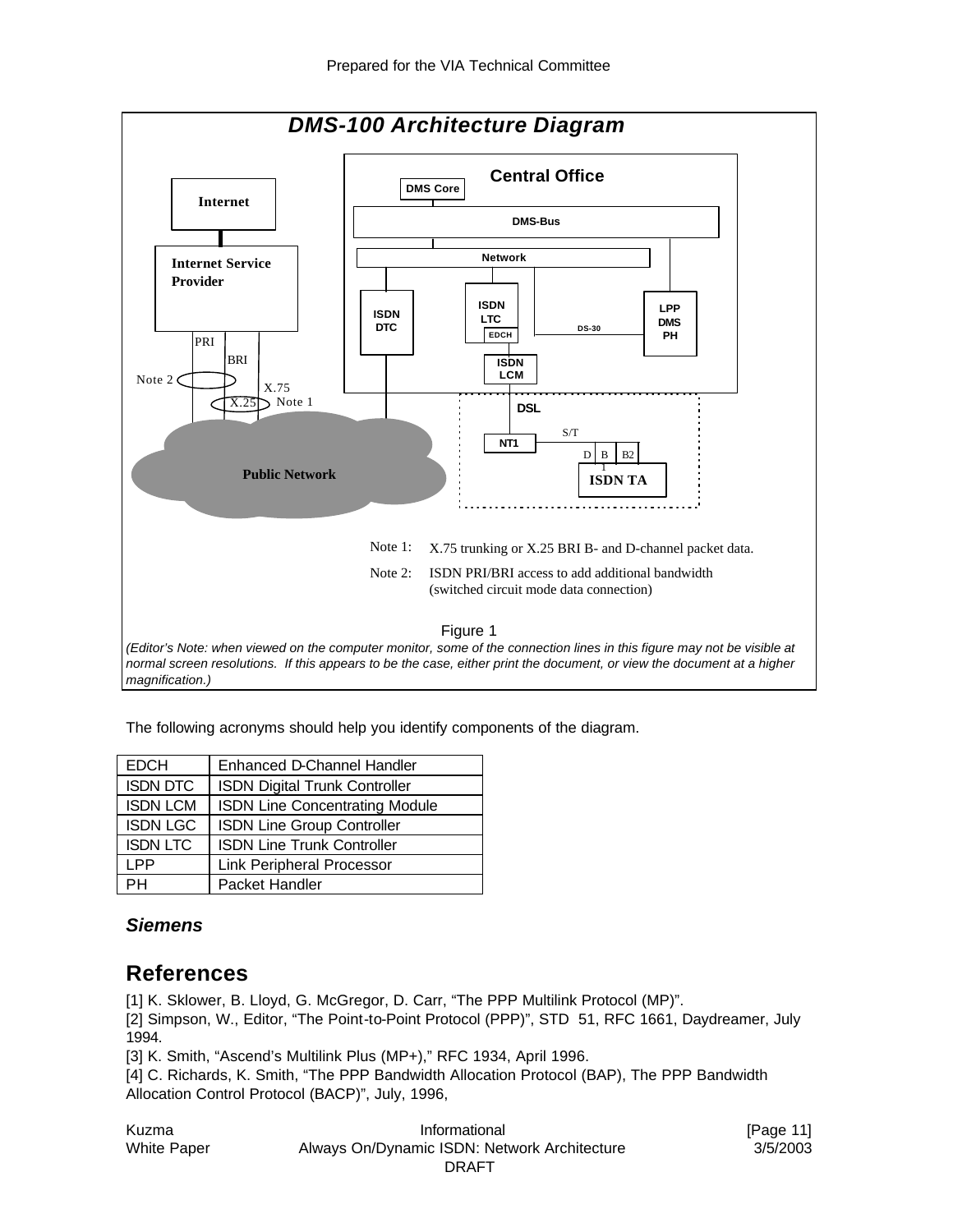[5] A. Kuzma, "AO/DI RFC 001," Vendors ISDN Association, October, 1996

# **VIA Authors' Address**

#### **Andrew Kuzma**

Intel Corporation MS: JF2-007 5200 NE Elam Young Parkway Hillsboro, OR 97124, USA

Email: Andy\_Kuzma@ccm.jf.intel.com Phone: (503) 264-8520 Fax: (503) 264-6157

#### **Rob Harrison**

Virtual Access (UK) Ltd Woodside House Woodside Road Winkfield **Windsor** Berkshire SL4 2DX United Kingdom

Phone: +44 (0)990 364364 Fax: +44 (0)1344 893519 Email: RobHarr1@aol.com

#### **David Frankel**

Jetstream Communications 1054 S. DeAnza Blvd., Suite 110 San Jose, CA 95129, USA

Phone: (408) 777-4333 Fax: (408) 777-4343 Email: dfrankel@jetstream.com

#### **Peter Geier**

Eicon Technology, Inc. 14755 Preston Road Suite 620 Dallas, TX 75240

Phone: +1 (972) 239-3270 ext. 333 Fax: +1 (972) 239-3304 Email: peterg@eicon.com

# **Switch Contributor Contact**

#### *Lucent Technologies*

Ted Kraft Tel: (630) 713-7434

Kuzma **Informational** Informational **Informational Informational Informational Informational** White Paper **Always On/Dynamic ISDN: Network Architecture** 3/5/2003 DRAFT